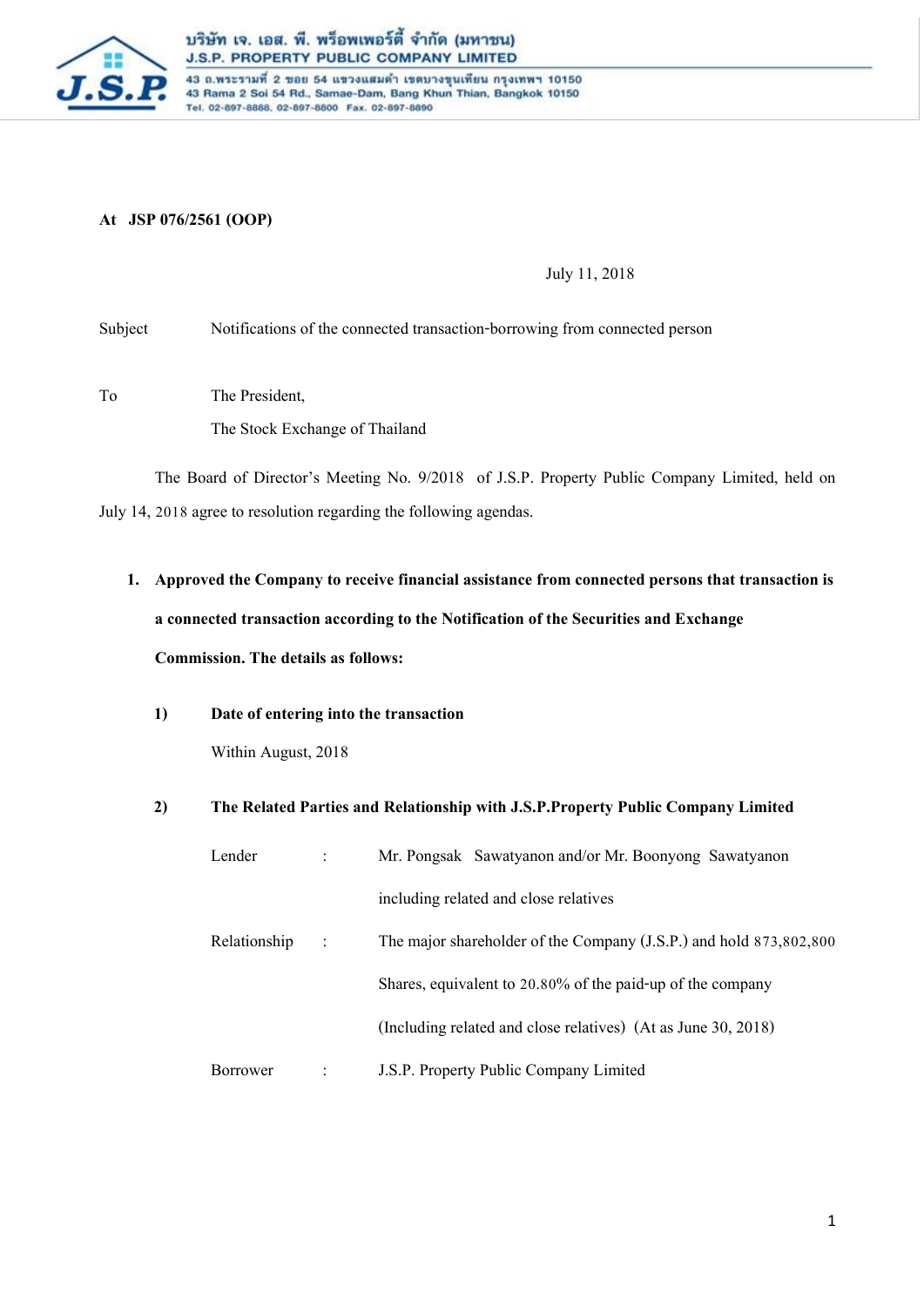

# บริษัท เจ. เอส. พี. พร็อพเพอร์ตี้ จำกัด (มหาชน) J.S.P. PROPERTY PUBLIC COMPANY LIMITED

-<br>43 ถ.พระรามที่ 2 ชอย 54 แขวงแสมดำ เขตบางขุนเทียน กรุงเทพฯ 10150<br>43 Rama 2 Soi 54 Rd., Samae-Dam, Bang Khun Thian, Bangkok 10150 Tel. 02-897-8888, 02-897-8800 Fax. 02-897-8890

### **3) General Characteristics of the transaction**

| Amount of Loan       |              | 100,000,000 Baht (Revolving)                             |
|----------------------|--------------|----------------------------------------------------------|
| Interest Rate        |              | $7.00\%$ per annum                                       |
| Term of Loan         |              | 12 months                                                |
| Payment of Interest  | $\mathbf{r}$ | Every Month                                              |
| Payment of Principal | $\sim$ 1.    | Principal of payment at 1 year                           |
| Collateral           |              | Land and Property mortgage together with the building in |
|                      |              | the present not exceeding of 150,000,000 MB              |

## **4) Objective**

For working capital in the operating of company

# **5) Total Value and Valuation criteria of the transaction.**

5.1) The transaction that the company made with the connected persons and their close relative during period 6 months.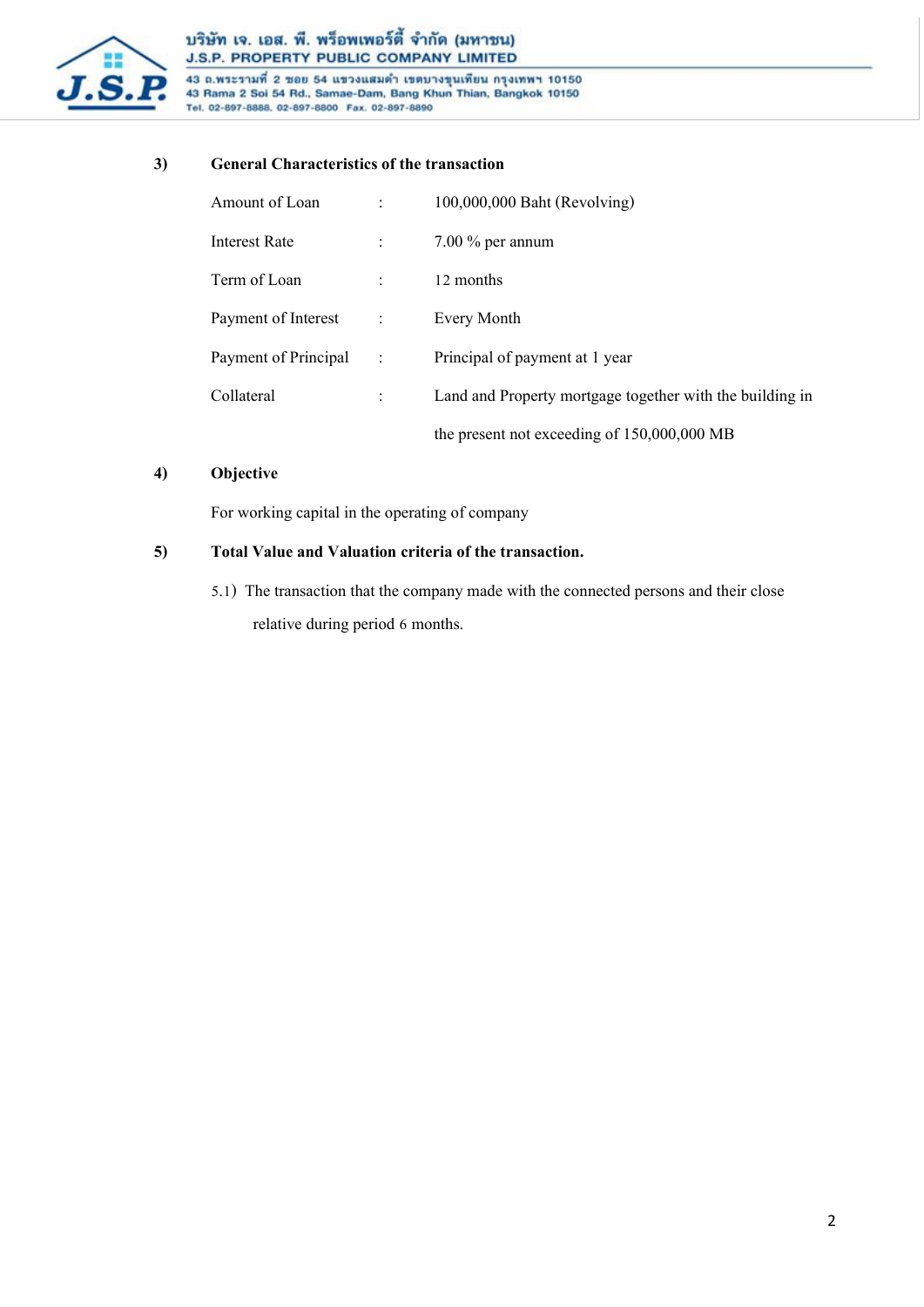

# บริษัท เจ. เอส. พี. พร็อพเพอร์ตี้ จำกัด (มหาชน) J.S.P. PROPERTY PUBLIC COMPANY LIMITED

43 ถ.พระรามที่ 2 ชอย 54 แขวงแสมดำ เขตบางขุนเทียน กรุงเทพฯ 10150<br>43 Rama 2 Soi 54 Rd., Samae-Dam, Bang Khun Thian, Bangkok 10150<br>Tel. 02-897-8888, 02-897-8800 Fax. 02-897-8890

| <b>Borrower</b>              | Lender                          | Loan   | <b>Interest</b> | Value | Size of            | Release     | <b>Due Date</b> |
|------------------------------|---------------------------------|--------|-----------------|-------|--------------------|-------------|-----------------|
|                              |                                 | (MB)   | Rate            | (MB)  | <b>Transaction</b> | <b>Date</b> |                 |
|                              | Mr. Pongsak Sawatyanon          | 55.80  | $6.00\%$ per    | 1.74  |                    |             |                 |
| <b>JSP</b>                   | Mr. Preecha Sawatyanon          | 60.00  | annum           |       |                    | 25/02/2018  | 24/05/2018      |
|                              | Mr. Pongsak Sawatyanon<br>44.58 |        | $6.00\%$ per    |       |                    |             | 24/11/2018      |
| <b>JSP</b>                   | Mr. Preecha Sawatyanon          | 60.00  | annum           | 3.14  | 24/05/2018         |             |                 |
| <b>JSP</b>                   | Mr. Pongsak Sawatyanon          | 100.00 |                 | 9.00  |                    | 27/12/2017  | 27/12/2018      |
|                              |                                 | 110.00 | 9.00 per        | 9.90  |                    | 15/01/2018  | 15/01/2019      |
|                              |                                 | 70.00  | annum           | 6.30  |                    | 5/02/2018   | 5/02/2019       |
| <b>JSP</b>                   | Mr. Pongsak Sawatyanon          | 150.00 | 7.00 % per      | 10.50 |                    | 5/04/2018   | 5/04/2019       |
|                              |                                 |        | annum           |       |                    |             |                 |
| <b>JSP</b>                   | Mr. Pongsak Sawatyanon          | 150.00 | 7.00% per       | 10.50 |                    | 25/06/2018  | 25/06/2019      |
|                              |                                 |        | annum           |       |                    |             |                 |
| The total of period 6 months |                                 |        |                 |       |                    |             |                 |
| <b>JSP</b>                   | Mr. Pongsak Sawatyanon          | 100.00 | 7.00 % per      | 7.00  |                    |             |                 |
|                              |                                 |        | annum           |       |                    |             |                 |
| The total of transaction     |                                 |        |                 | 58.08 | 1.13 of NTA        |             |                 |

# **5.2) Size of Transaction (Present)**

**Size of Transaction** : Interest amount 7.00 Million Baht or 0.14 % of the net tangible assets.

#### **5.3) Size of Transaction**

| <b>Size of Transaction</b> | $\ddot{\cdot}$ | Size of the transaction equal to $1.10\%$ of the net          |  |  |
|----------------------------|----------------|---------------------------------------------------------------|--|--|
|                            |                | tangible assets by calculating from the consolidate financial |  |  |
|                            |                | statement of the Company and its subsidiaries as at March     |  |  |
|                            |                | 31, 2018                                                      |  |  |
| <b>Size of Transaction</b> | $\ddot{\cdot}$ | Value of Transaction/Non Tangible Assets<br>$=$ $\qquad$      |  |  |
|                            |                | 58.08 million Baht $/$ 5,154 million Baht<br>$=$              |  |  |
|                            |                |                                                               |  |  |

 $=$  1.13 % of NTA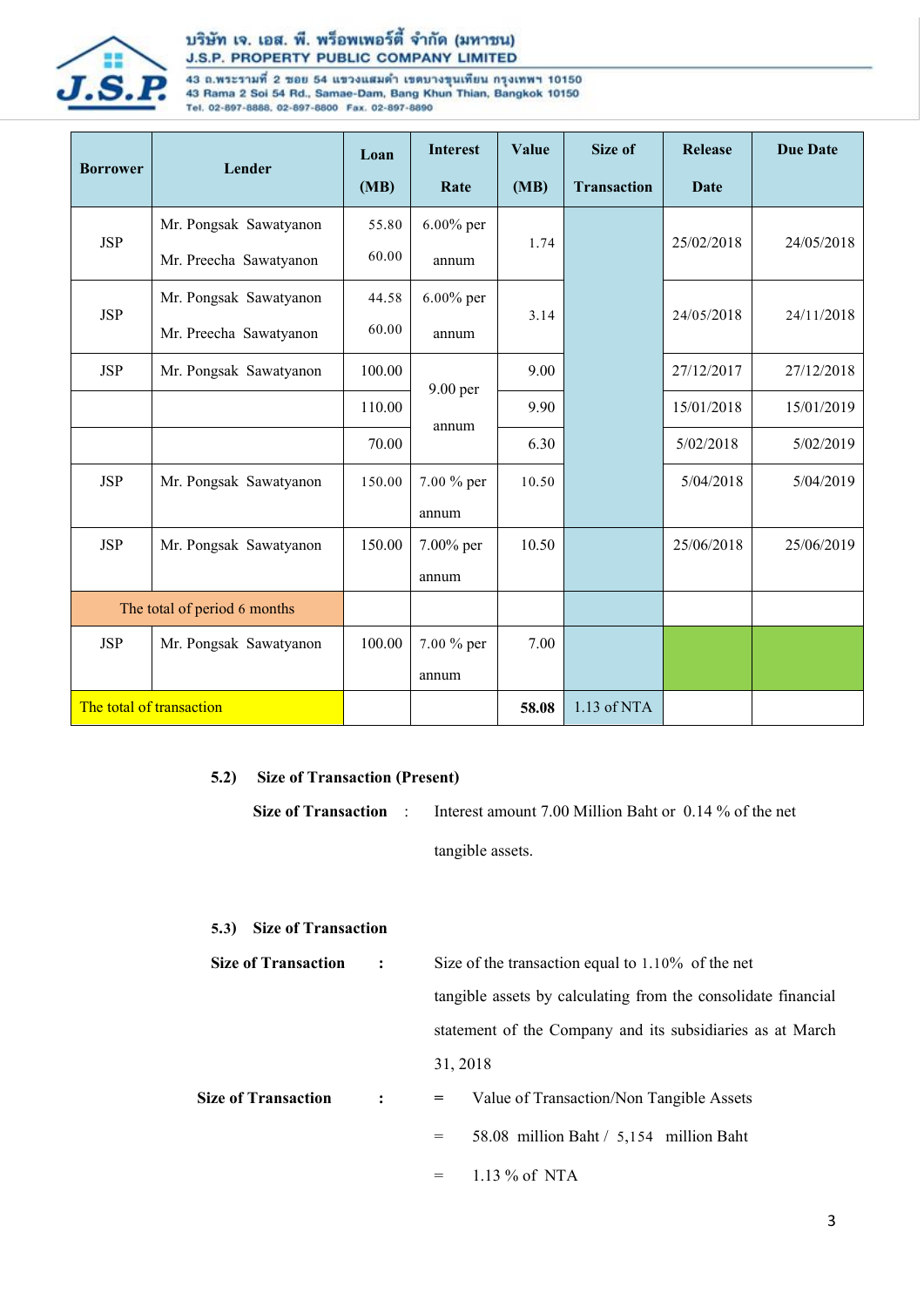

43 ถ.พระรามที่ 2 ขอย 54 แขวงแสมดำ เขตบางขุนเทียน กรุงเทพฯ 10150 43 Rama 2 Soi 54 Rd., Samae-Dam, Bang Khun Thian, Bangkok 10150 Tel. 02-897-8888, 02-897-8800 Fax. 02-897-8890

# **6) The Characteristics and scope of the interest of the connected persons to enter to the connected transaction.**

This transaction is considered as the connected transaction regarding the receipt of financial assistance pursuant to the Notification of the Capital Market Supervisory Board No. Tor Jor. 21/2551 Re; Rules on Connected Transactions and the Notification of the Board of Governors of the Stock Exchange of Thailand entitled Disclosure of Information and Other Acts of Listed Companies Concerning the Connected Transactions B.E. 2546 ("Connected Transaction Rules"), and its amendments.

In consideration of the size of the transaction under "Connected Transaction Rules", the size of transaction is larger than 0.03% but not over than 3% of the net tangible assets of the Company according to the consolidate financial statement of the Company and its subsidiaries as at March 31, 2018. The Company is required to disclose the information to the Stock Exchange of Thailand.

#### **7) Names of connected persons and nature of relationship of the connected persons**

Absence

#### **8) Conditions which may affect the rights of shareholders**

None

# **9) Opinions of the board of directors of the Company related to the entering into of the transaction.**

The Board of Directors approved borrow from Mr. Pongsak Sawatyanon and/or Mr. Boonyong Sawatyanon include related and close relatives for working capital and project construction. The interest rate is closed to Financial Institution's interest rate average, the period and condition to withdraw the loan better than the Financial Institution